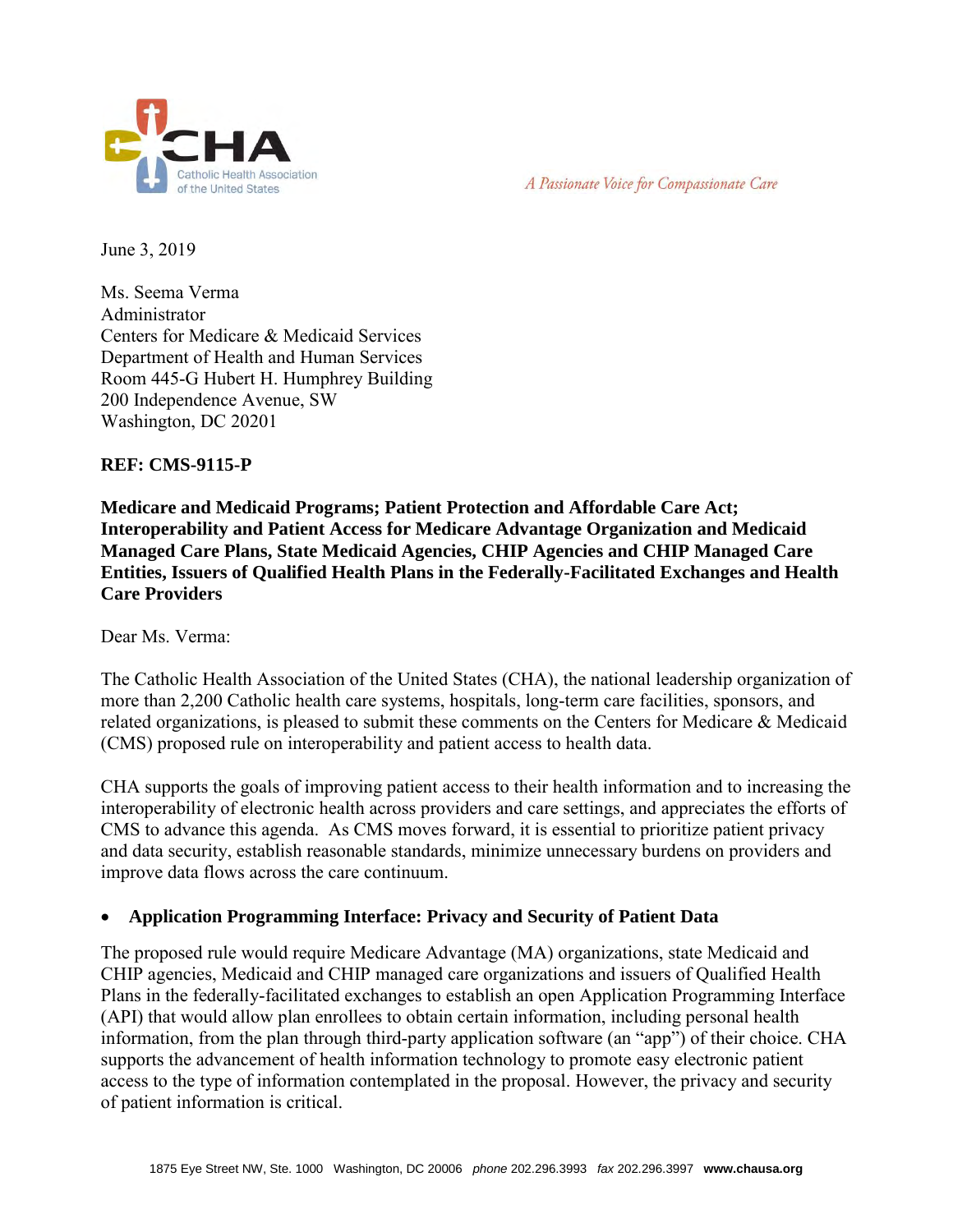Ms. Seema Verma June 3, 2019 Page 2 of 4

Since 1995 the Health Insurance Portability and Accountability Act (HIPPA) privacy and security provisions have protected patient health information and patients are accustomed to assuming that the privacy of their data is secure. These privacy protections could be rendered meaningless if covered entities such as hospitals, providers and health plans must provide electronic access to protected health information to third-party apps that are not subject to HIPAA requirements. The apps may have limited competency in protecting patient information and may include consent language that allows for greater use of personal data than patients realize.

To protect patients **we urge CMS to work with ONC to develop an appropriate process for evaluating apps that interact with patient health information and consider a formal vetting or certification requirement.** All patients would benefit from having access to apps that have been evaluated using objective standards. Those who are not English proficient, have lower health literacy, or are less perceptive consumers generally are more vulnerable to loss of personal health information through an app that does not provide appropriate privacy and security protections. CMS and ONC should also work together to develop a robust program of consumer education and outreach about the privacy and security of health data and the potential risks involved in giving third-party apps access to personal health information. CMS should also further clarify that HIPAA-covered entities would not be responsible for the security of personal health information once it has been received by an individual's chosen third-party app.

We are also concerned that the timeline CMS proposes is too aggressive. The 2020 compliance deadline is unreasonable given the operational and technical challenges of meeting the API requirements. CMS should delay the implementation dates to allow for the development and testing of APIs with sufficient data privacy and security elements.

## **Revisions to the Conditions of Participation for Hospitals and Critical Access Hospitals (CAHs)**

CMS proposes to modify the Conditions of Participation (CoP) for hospitals and CAHs to require electronic patient event notification of a patient's admission, discharge or transfer (ADT) to another provider of care setting. While CHA agrees interoperable ADT notification would advance clinically appropriate information exchange, **the CoPs are not the appropriate way to advance interoperability or data exchange and we oppose including this requirement in the CoPs.** As CMS acknowledges, the Office of the National Coordinator has not set a specific standard for patient event notifications as part of its health information technology certification program. There are also significant challenges associated with ADT notification, including the issues of patient matching and identifying which providers have appropriate and existing relationships with a patient. Post-acute and other providers that were not included in EHR-adoption incentive programs would not be able to receive the notifications. For this reason, hospitals should only be held responsible for the transmission, not the receipt, of the information.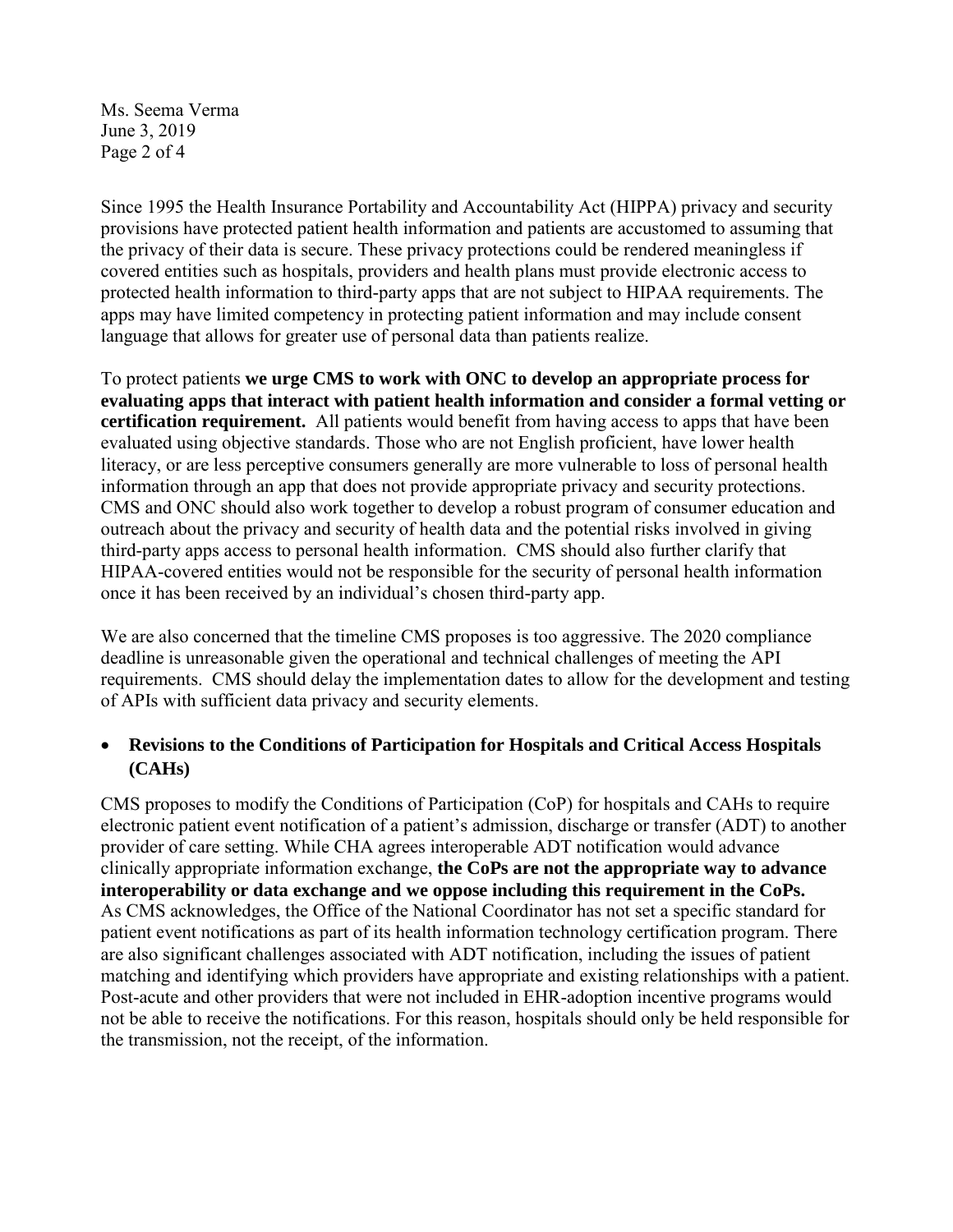Ms. Seema Verma June 3, 2019 Page 3 of 4

Given these challenges, the burdens that would be imposed on hospitals and the severe penalty for non-compliance with the CoPs (potential exclusion from the Medicare program) we urge CMS to withdraw the proposal and look instead to other means to increase interoperable electronic exchange of ADT notifications. The best way for CMS to promote the exchange of patient event notification would be to continue to build toward the type of health information exchange envisioned under existing mechanisms, such as the draft Trusted Exchange Framework and Common Agreement (TEFCA) or the Medicare Promoting Interoperability Program.

## **Request for Information on Advancing Interoperability Across the Care Continuum**

CMS seeks comments on strategies for advancing interoperability across the care continuum. CHA agrees that the success of interoperability depends on achieving electronic health information exchange across the spectrum of health care providers and payers. As noted in the proposed rule, electronic health information exchange among hospitals and post-acute care and behavioral health providers would facilitate improved coordination among providers at care transitions. As CMS notes, post-acute care, behavioral health and home and community-based services providers have not been able to participate in Medicare and Medicaid EHR adoption incentives created by the HITECH Act. CMS should create incentives for EHR development and provide health IT investment resources in these settings in order to make interoperability across the care continuum possible.

CMS invites comments on whether hospitals and physicians should have the ability to collect and exchange some of the PAC standardized patient assessment data elements developed under the IMPACT Act. Rather than applying standards developed specifically for one care setting to other providers, CMS should pursue a more holistic approach to developing appropriate cross-continuum standards. CMS should work with stakeholders as it develops USCDI and data standards to address how best to collect and exchange data across care settings.

CHA believes that 42 CFR Part 2 substance abuse regulations should be brought into alignment with HIPAA requirements to allow the use and disclosure of patient information for treatment, payment and health care operations. Access to a patient's entire medical record, including addiction records, ensures that certain providers and organizations, when medically necessary, have all the information necessary for safe, effective, high quality treatment and care coordination that addresses patients' health needs. Alignment between the two laws is also needed to maximize interoperability and care coordination with behavioral health providers.

# **Public Reporting of Information Blocking Attestation**

CMS proposes to publicly report those hospitals and CAHs that submit a "no" response to any of the three attestation statements regarding information blocking that are currently required under the Promoting Interoperability Program. These attestations were developed to implement provisions of the Medicare Access and CHIP Reauthorization Act (MACRA) of 2015. CHA supports the promotion of interoperability and does not oppose the public display of this information in principal. However, ONC has proposed new rules, including penalties, on information blocking.